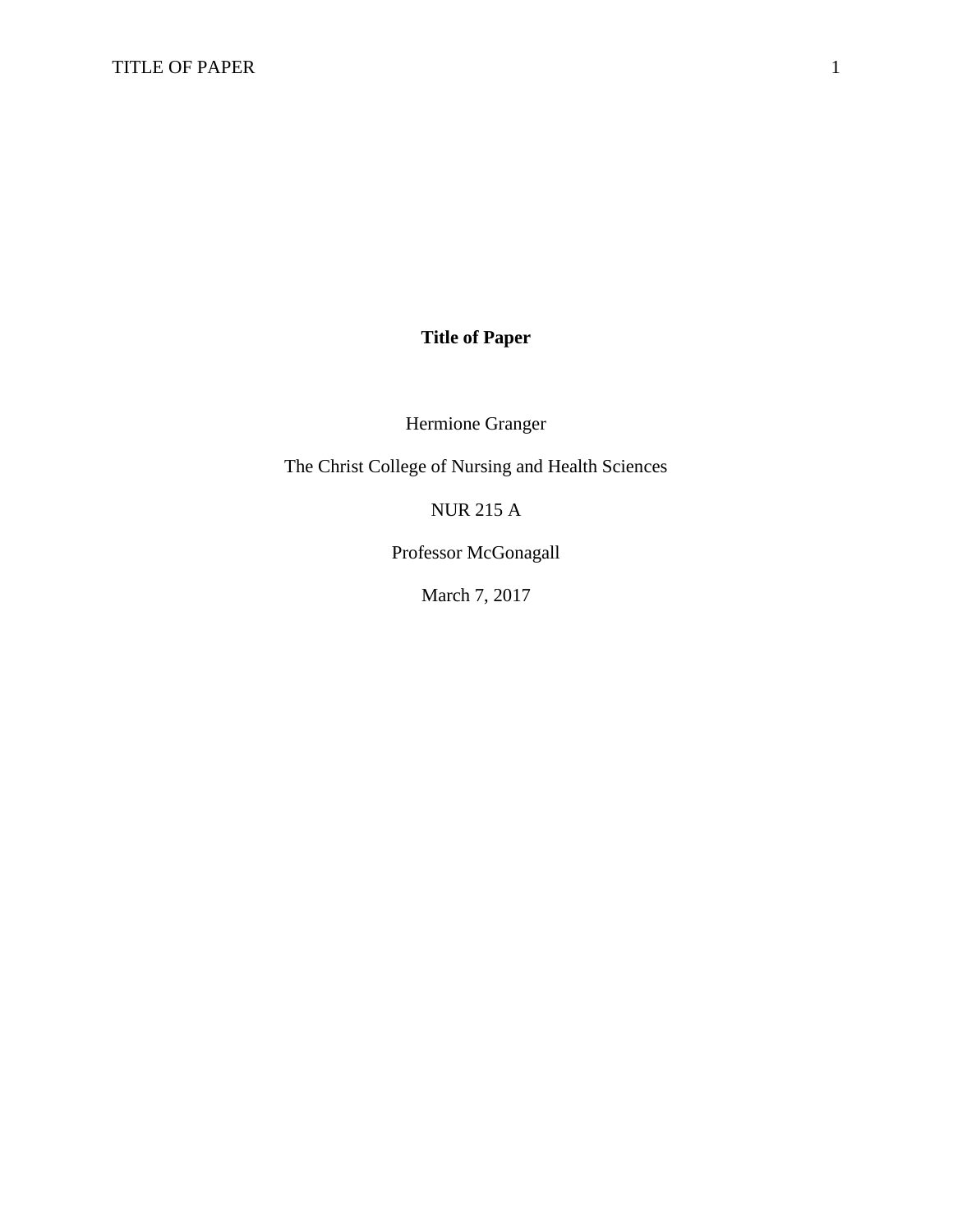## **Title of Paper**

The paper starts here, indented, just one double space beneath the title, and continues onward double-spaced. For papers that require "References," all sources used must be cited within the body of the paper. Whether quoting, paraphrasing, or summarizing, there are basically two ways to make in-text citations. One way is to name the source within a sentence, for example like this: Chamberlin (2007) identified several key leadership traits for critical care nurses. *Note that the year is a necessary part of the citation*. Another way to cite the source is in a parenthetical citation at the end of a sentence, like this: There are several key leadership traits for critical care nurses (Chamberlin, 2007). *Note: the period goes after the parentheses, not before.* When there are multiple authors, the format differs slightly between in-sentence and parenthetical citations, in relation to the "and" between authors, which appears as "&" in parenthetical citations. Here is an in-sentence citation with two authors: According to Hacker and Sommers (2015), "The American Psychological Association recommends an author-date system of citations" (p. 479). A parenthetical citation of the same content would look like this: As an authoritative handbook has observed, "The American Psychological Association recommends an author-date system of citations" (Hacker & Sommers, 2015, p. 479). *Note that, as seen in the examples above, page numbers are required when quoting source material but not when summarizing or paraphrasing sources.*

For further guidance on citing sources, see the resources listed at the end of this document.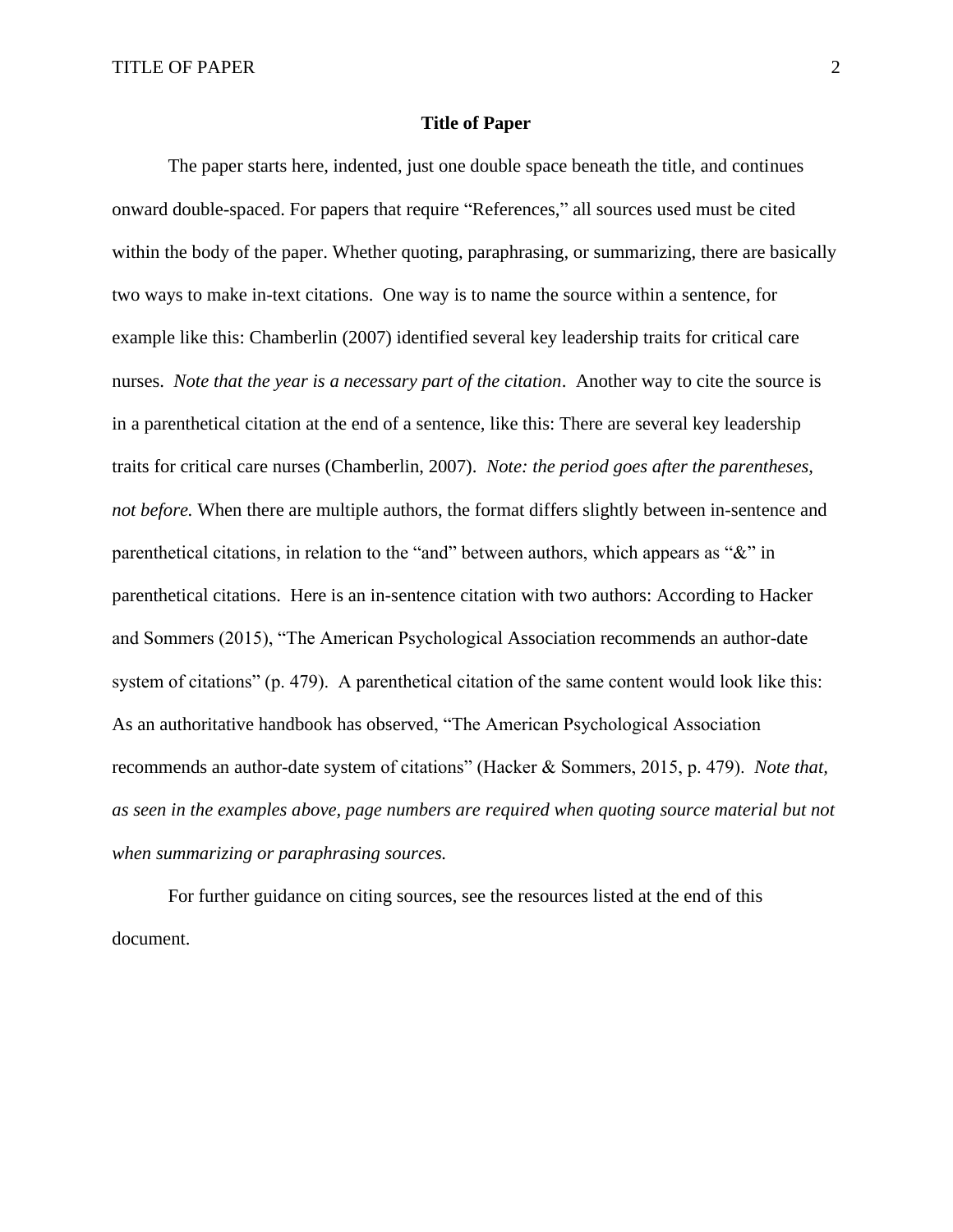## **References**

- Chamberlin, J. (2007). Assisting critical care nurses in acquiring leadership skills: Development of a leadership and management competency checklist. *Dimensions of Critical Care Nursing, 26*(2), 57-65.
- Clay, R., & Kulik, J. A. (2005). Volunteer support, marital status, and the survival times of terminally ill patients. *Health Psychology, 2*(2), 38-48. doi: 10.1037/0278-6133.24.2.225
- Giddens, A., & Schutte, N. S. (2006). Emotional intelligence and self-esteem mediate between perceived early parental love and adult happiness. *E-Journal of Applied Psychology, 24*, 225-229. Retrieved from<http://ojs.lib.swin.edu.au/index/php/ejap>
- Graham, G., Novotney, A., Packard, E., & Price, M. (2008, May). Enhancing worker well-being: Occupational health psychologists convene to share their research on work, stress, and health. *Monitor on Psychology, 39*(5), 26-29.
- Grossman, S. (2008, June). Science vs. ideology: Psychologists fight back about the misuses of research. *Monitor on Psychology*, *39*(6). Retrieved from<http://www.apa.org/monitor>
- Habron, D. M., Duneier, M., Appelbaum, R. P., & Carr, D. *Essentials of sociology* (5<sup>th</sup> ed.). Norton.
- Herbst-Damm, K. L. (2001). *The post-traumatic stress disorder sourcebook: A guide to healing, recovery, and growth* [Adobe Digital Editions version]. doi: 10.1036/0071393722
- O'Keefe, E. (2015). *Egoism & the crisis in Western values*. Retrieved from <http://www.onlineoriginals.com/showitem.asp?itemID=135>
- Schiraldi, G. R. (2008). Philosophy and the science of subjective well-being. In M. Eid & R. J. Larsen (Eds.), *The science of subjective well-being* (pp. 17-43). Guilford Press.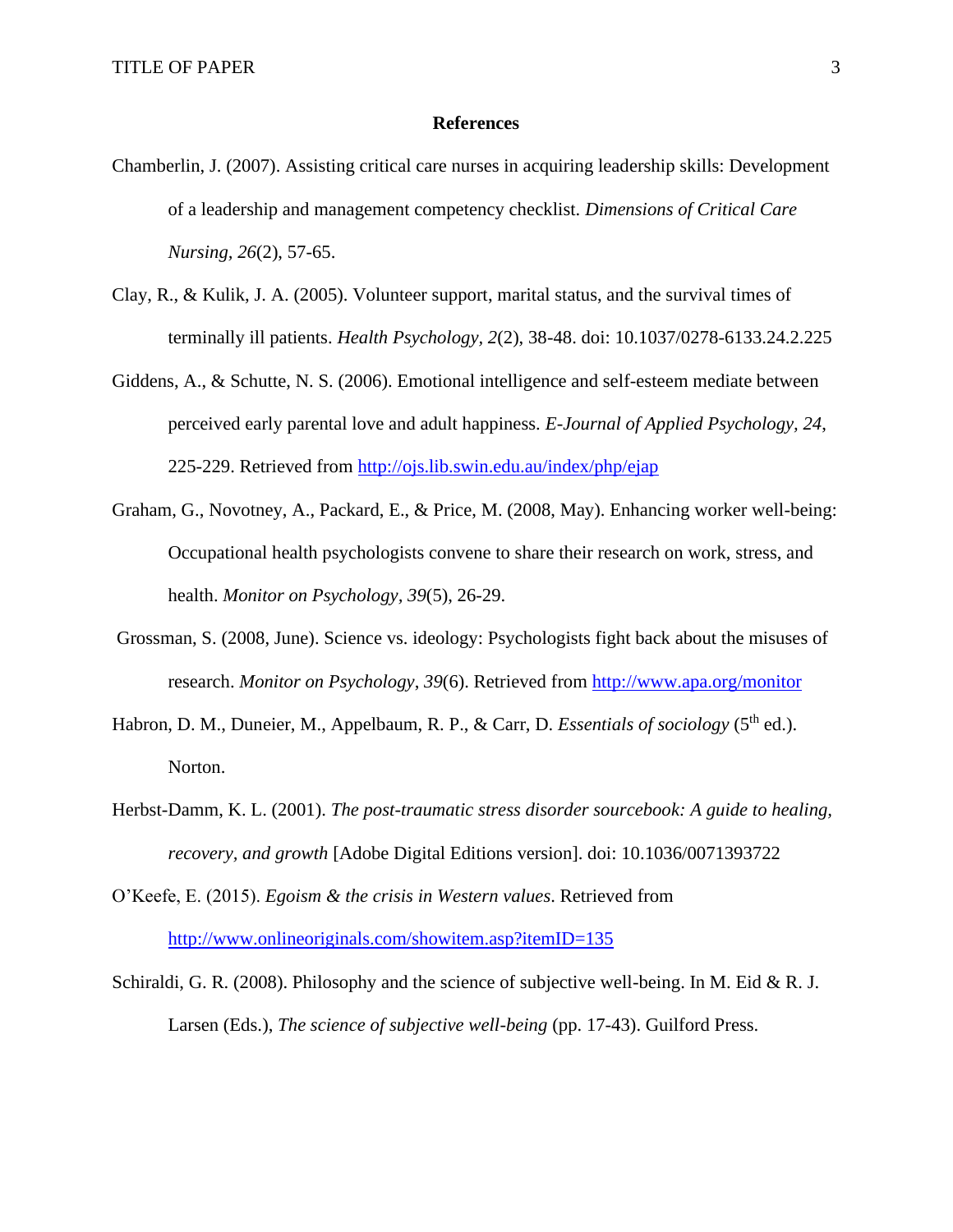VandenBos, G. R. (Ed.). (2007). *APA dictionary of psychology.* American Psychological

Association.

Williams, T. J. (2005). Behaviorism. In E. N. Zalta (Ed.), *The Stanford encyclopedia of* 

*philosophy* (Fall 2007 ed.). Retrieved from<http://plato.stanford.edu/entries/behaviorism/>

Note: *When you are making a References section for an APA paper, carefully format and edit to reproduce not only the required elements but also their order and their exact formatting, including spacing, italicizing, capitalizing, spelling, and punctuation marks between elements. The above entries in these sample "References" pages are the following kinds of items, in order:*

- *Print journal article (with both volume number and issue number)*
- *Journal article originally in print but accessed online, with doi (with both volume number and issue number)*
- *Journal article originally in print but accessed online, without doi (with only volume number, no issue number)*
- *Magazine article*
- *Online magazine article*
- *Book, print version*
- *Electronic version of print book*
- *Electronic-only book*
- *Book chapter, print version*
- *Reference book*
- *Entry in online reference work*

*For further guidance on formatting References pages and in-text citations, see the following resources:*

American Psychological Association. (2019). *Publication manual of the American Psychological* 

Association (7<sup>th</sup> ed.). American Psychological Association.

Hacker, D., & Sommers, N. (2017). *A writer's reference* (9<sup>th</sup> ed.). Bedford/St. Martin's.

Myers, M., Paiz, J., Angeli, E., Wagner, J., Lawrick, E., Moore, K., Anderson, M.,…Keck, R. (2019,

December 20). *APA formatting and style guide*. Purdue Online Writing Lab. Retrieved from

[https://owl.purdue.edu/owl/research\\_and\\_citation/apa\\_style/apa\\_formatting\\_and\\_style\\_guide/gen](https://owl.purdue.edu/owl/research_and_citation/apa_style/apa_formatting_and_style_guide/general_format.html)

[eral\\_format.html](https://owl.purdue.edu/owl/research_and_citation/apa_style/apa_formatting_and_style_guide/general_format.html)